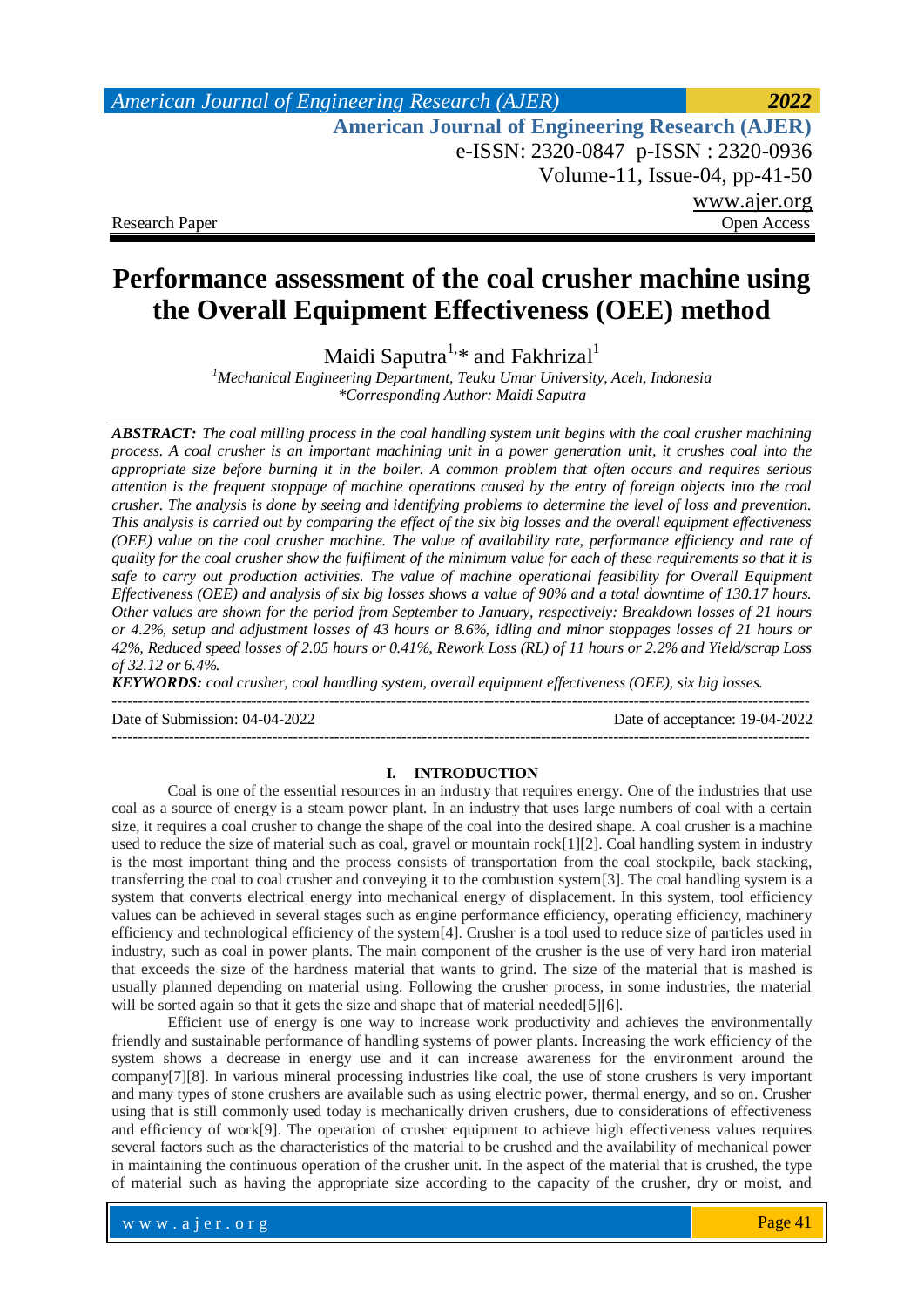whether it contains impurities such as plastic, latex and so on. All of these factors greatly affect the performance and effectiveness of the crusher unit[10].

To increase the productivity and efficiency of machines in a system, it is necessary to take multi-factor steps, such as verifying crusher productivity by sorting out and rearranging workshop functions to achieve high production values[9]. The company's activities in carrying out engine maintenance have an important role in the continuity of the company. Machine maintenances involve maintenance staff at a company to repair machines that have problems and perform the maintenance based on machine performance. all of these, machine maintenances will produce quality products based on capacity and operational efficiency called the overall equipment effectiveness (OEE)[11]. The utilization of the OEE method in maintenance uses several aspects to approach, such as tool performance and product quality. The ultimate goal of this method is to measure the efficiency of the company so that it can reduce losses due to impacts that hinder the production process. Maintenance management by managing the company's downtime can be very effective with the OEE method so that the company's efficiency can be increased[11]–[13].

### **II. MODELLING OF COAL HAULING SYSTEM**

Storage and handling for the next coal requirement carried out as a form of action from the uncertainty of inventory and fuel transportation. Some things that are difficult to do when saving coal is a storage place or building barrier, poor quality and potential for fire.

### **II.1 Energy use on Belt Conveyor**

The energy use calculation model on the conveyor belt provides an overview of the optimization of operating strategy control[14]. The energy analysis equation model given in equation (1) is in four-parameter groups, including  $\theta_1$  -  $\theta_4$ , which can be further elaborated in the following equation[3]:

$$
f_p(V,T) = \frac{1}{\eta_B} \left( \theta_1 V T^2 + \theta_2 V + \theta_3 \frac{T^2}{V} + \theta_4 T + \frac{V^2 T}{3.6} \right)
$$
\nThe relationship between the variables  $V$  and  $T$  necessarily:

\n
$$
V = \frac{V^2 T}{V}
$$
\n(1)

The relationship between the variables V and T respectively:  $T = 3.60cV$  (2)

The maximum QG value is determined by the characteristics of belt conveyor and the amount of material that was removed.



**Fig. 1. Belt Conveyor System**[14]**.**

Energy consumption in the belt conveyor is determined by the energy consumption based on primary and secondary conditions. The primary condition of energy consumption is determined by the friction that occurs in the drive belt. The outside system has also affected the overall energy consumption and excluded from the special obstacles that occur in the system and then[14]:

$$
F_H = fL_g[Q_{R0} + Q_{RU} + (2Q_B + Q_G)cos\delta]
$$
\n
$$
(3)
$$

Secondary energy consumption occurs in the outside movement of the system, namely inertial resistance that occurs in certain spaces of a belt conveyor system. Resistance occurs because of the friction between the conveyor belt-forming material and the outside base. According to the standard ISO 5048 and DIN 22101, the coefficient C is used to estimate the secondary energy value FN, which is called the coefficient C method,  $FN = (1-C) FH$  and the equation becomes [14]:

$$
\begin{cases}\nC = 0.85 + 13.31L^{-0.576}, & (10 \le L < 1840) \\
C = 1.025 & (1840 \le L)\n\end{cases}
$$
\n
$$
(4)
$$

$$
F_U = F_H + F_N + \overline{F_{fr} + F_{sb} + F_c + F_p} + F_{st}
$$
\nor: (5)

$$
F_U = CF_H + \overline{F_{fr} + F_{sh} + F_c + F_p} + F_{st} \tag{6}
$$

w w w . a j e r . o r g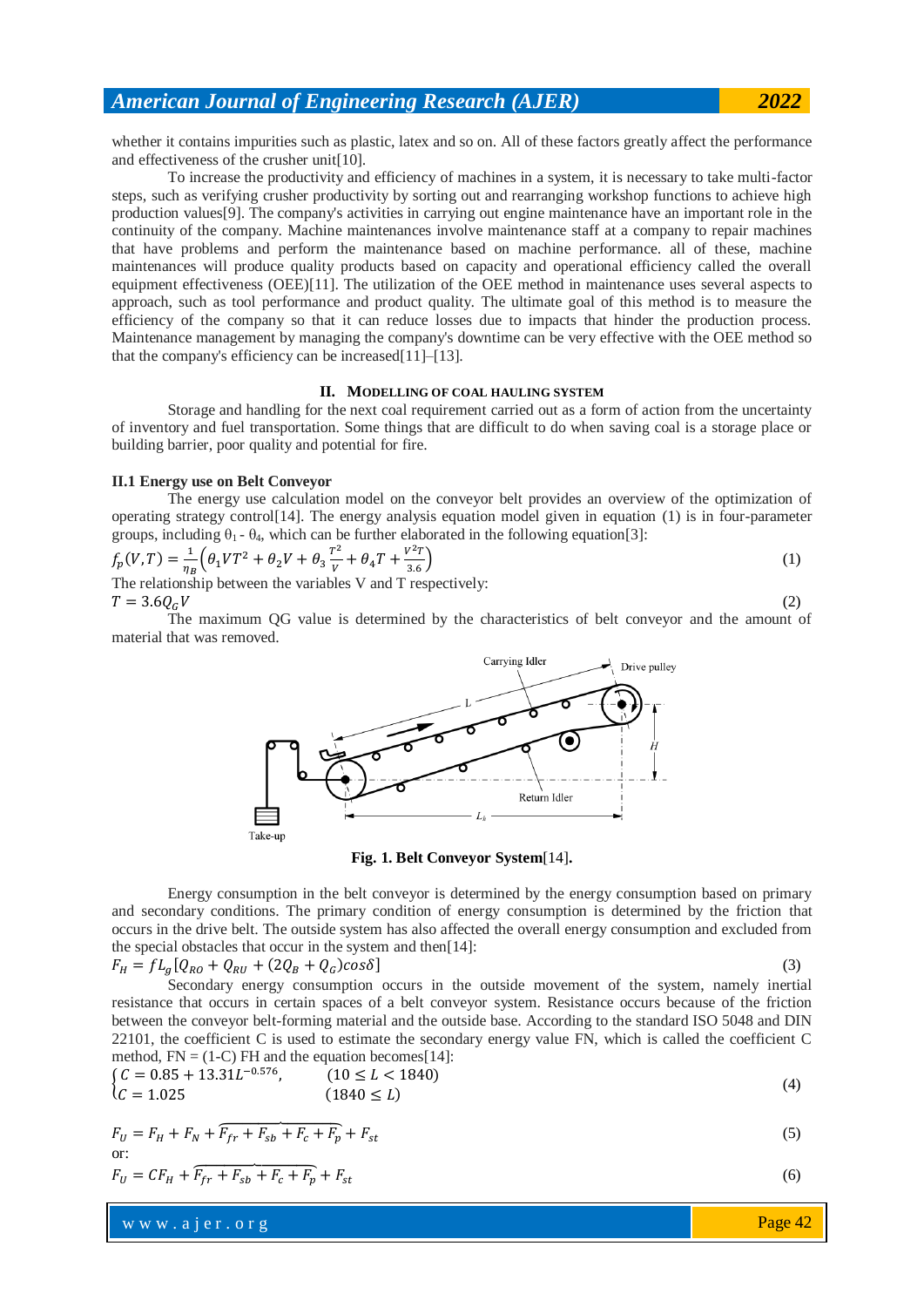### With:

 $P_T = F_U V$  (7)

### **II.2 Energy Use in Crusher**

Energy of ring crusher is needed in coal hauling systems. The energy model usage is given in the equation. The energy transferred from system comes from the energy resulting on the rotation of the machinery in the crusher system. The equation is given in the following form[15]:  $E = \frac{1}{2}$  $\frac{1}{2}R^2$ (8)

The total energy used by the system in the crusher model is used to through all elements multiplying with the values of E and TR and then adding all of the total energy which is required by the system, then: E

$$
P_m = \frac{E I_R}{3.6} + P_{m,0}
$$
 (9)

From the energy in the crusher conditions when not working load, there is an additional parameter  $\lambda$ from the above equation, then:

$$
P_m = \frac{1}{\eta_c} \left( \frac{(R\pi)^2}{6480} n^2 T_R + \lambda n^3 \right) \tag{10}
$$

The conveyor belt parameters are given in the following table 1 which states the conveyor belt comparison parameters for various reviews.

| <b>Parameter descripsion</b>      | <b>Symbol</b>  | Value          | Unit             | <b>Parameter descripsion</b>                        | <b>Symbol</b>    | Value  | Unit             |
|-----------------------------------|----------------|----------------|------------------|-----------------------------------------------------|------------------|--------|------------------|
| Transfer rate                     |                | 2000           | t/h              | Centre-to-centre distance of the belt               |                  | 313.25 | m                |
| Density of the material           | $\theta$       | 900            | $Kg/m^3$         | The net change in elevation                         | H                | 9.98   | m                |
| Inclination angle                 | δ              | 1.825          |                  | Width of the belt                                   | B                | 1400   | $_{mm}$          |
| Belt speed                        | V              | 3.15           | m/s              | Average spacing of the carrying idlers              | a <sub>0</sub>   | 1.2    | m                |
| Troughing angle                   |                | 35             | $\theta$         | Average spacing of the return idlers                | $a_u$            | 3      | $\boldsymbol{m}$ |
| Forward tilling angle of idlers   | ε              | $\overline{c}$ | $\overline{0}$   | Length of skirt boards outside feeder station       | $_{sb}$          | 4.5    | $\boldsymbol{m}$ |
| Diameter of carrying idlers       | Φ              | 133            | mm               | Diameter of return idlers                           | Φ                | 133    | mm               |
| Length of carrying idlers         | $L_{a0}$       | 530            | mm               | Mass of the moving parts of each carrying<br>idler  | $q_{r0}$         | 6.3    | kg               |
| Length of return idlers           | $L_{au}$       | 800            | $_{mm}$          | Mass of the moving parts of each return idler       | $q_{ru}$         | 11.64  | kg               |
| Unit mass of the belt             | $Q_B$          | 18.73          | kg/m             | Unit mass of rotating parts of carrying idlers      | $Q_{Ro}$         | 15.75  | kg/m             |
| Unit mass of the load             | $Q_G$          | 176.37         | kg/m             | Unit of rotating part of return idlers              | $Q_{Ru}$         | 7.76   | kg/m             |
| Surcharge angle                   | R              | 30             | $\theta$         | Friction factor between belt and idlers             | $\mu_0$          | 0.3    | $0.3 - 0.4$      |
| Length for forward tilling idlers |                | 313.25         | $\boldsymbol{m}$ | Friction factor between material and belt           | $\mu_I$          | 0.6    | $0.5 - 0.7$      |
| Diameter of the pulley            | D              | 0.8            | m                | Friction factor between material and skirt<br>board | $\mu_2$          | 0.6    | $0.5 - 0.7$      |
| Inclination coefficient           | κ              | 1.0            |                  | Friction factor between belt and its cleaners       | $\mu_3$          | 0.6    |                  |
| Interval of the skirt boards      | b <sub>I</sub> | 0.85           | $\boldsymbol{m}$ | Maximum sectional area                              | A                | 0.253  | m <sup>2</sup>   |
| Thickness of the belt             | d              | 0.01           | $\boldsymbol{m}$ | Pressure exerted on belt by belt cleaner            | $\boldsymbol{P}$ | 100000 | $N/m^2$          |
| Friction factor                   |                | 0.024          |                  | Coefficient of the troughing shape                  | $C_{e}$          | 0.45   |                  |
| Coefficient of the scraping board | $K_{\rm c}$    | 1500           | N/m              |                                                     |                  |        |                  |

### **Table. 1. The conveyor belt parameters**[14]

### **III. OVERALL EQUIPMENT EFFECTIVENESS (OEE)**

OEE is a method used to measure the effectiveness of a unit of equipment in a company. Measurement of effectiveness is important because it helps a manager to see and determine the level of effectiveness from a unit of equipment. Table 2 shows the six components of losses that are calculated in a unit of equipment consisting of categories of equipment availability, performance and quality[16].

| Table. 2. Six Big Losses[17]      |                          |                   |  |  |  |
|-----------------------------------|--------------------------|-------------------|--|--|--|
| <b>Six Big Loss Category</b>      | <b>OEE</b> Loss Category | <b>OEE</b> Factor |  |  |  |
| <b>Equipment Failure</b>          | Downtime Losses          | Availability (A)  |  |  |  |
| <b>Setup and Adjustment</b>       |                          |                   |  |  |  |
| <b>Idling and Minor Stoppages</b> | Speed Losses             | Performance (P)   |  |  |  |
| <b>Reduced Speed</b>              |                          |                   |  |  |  |
| <b>Reduced Yield</b>              | Defect Losses            | Quality $(Q)$     |  |  |  |
| <b>Ouality Defects</b>            |                          |                   |  |  |  |

The relationship between OEE and machine maintenance is on performance and maintenance, which aims to maintain the productive quality and operational efficiency in the machining unit[18]. The strategy of implementing OEE in the machining process is further aimed at seeing responses from company management in seeing and assessing potential losses and obstacles in the production process, such as the potential for zero production, unwanted production failures and minimizing work hazard[19].

 $OEE = Availability \times Performance \times Quality$  (11)

Page 43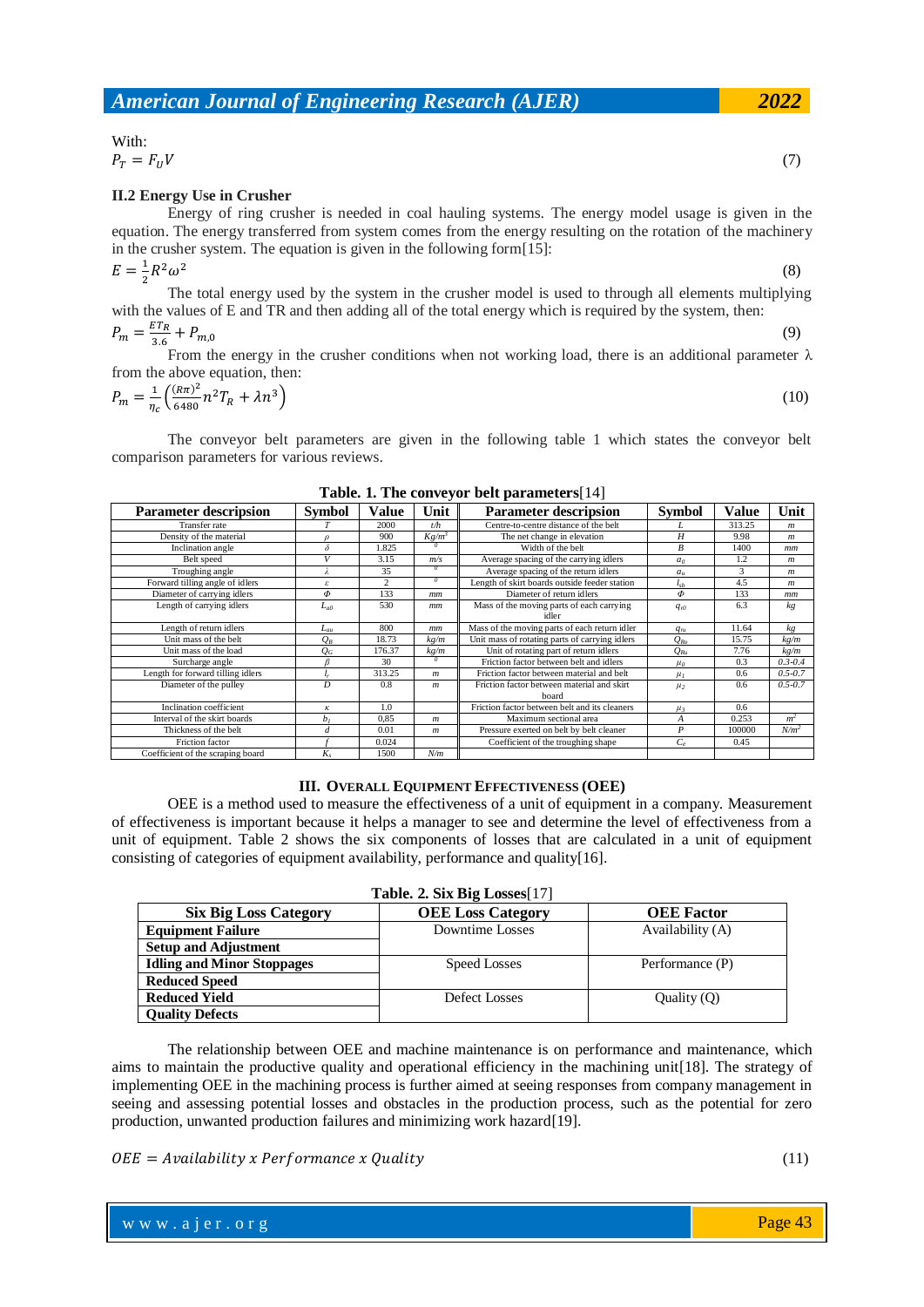Equation 11 shows the calculation to achieve the value of the effectiveness of the equipment in achieving high performance. Then table 3 shows how to calculate based on the equation given above.

| <b>Total Time</b>         |               |                                      |                                                     |                                |  |
|---------------------------|---------------|--------------------------------------|-----------------------------------------------------|--------------------------------|--|
|                           |               | <b>Net Available Time</b>            |                                                     | <b>Scheduled Downtime</b>      |  |
|                           |               |                                      | <b>Downtime Losses</b>                              | Operating Time<br>$A =$        |  |
| <b>Operating Time</b>     |               |                                      |                                                     | Net Available Time             |  |
| <b>Net Operating Time</b> |               | <b>Speed Losses</b><br>$\rightarrow$ | $P = \frac{Net\ Operating\ Time}$<br>Operating Time | Actual Output<br>Target Output |  |
| <b>Fully Productive</b>   | <b>Defect</b> | Fully Productive Time                |                                                     |                                |  |
|                           |               | Net Operating Time                   | $\rightarrow Q =$                                   |                                |  |
| <b>Time</b>               | <b>Losses</b> |                                      | Good Output                                         |                                |  |
|                           |               |                                      | Actual Output                                       |                                |  |

**Table. 3. OEE Parameters**[16]

Equipment-loss data is used to calculate equipment operational efficiency which consists of time losses used to calculate the equipment's ability to work, then speed losses are used to measure equipment effectiveness and quality losses are used to compare the quality of the resulting production. All these calculations are given by the following equations[17]:

$$
Available \underline{12} \over \underline{Ne} \underline{14} \underline{value} \underline{Time} - \underline{Downtime} \underline{100\%}
$$
\n
$$
(12)
$$

$$
Performance = \frac{Operating\ Time - Speed\ Losses}{Operating\ Time} \times 100\%
$$
\n(13)

$$
Quality = \frac{Net \, Operating \, Time \, - \, Defect \, losses}{Net \, operating \, Time} \, x100\%
$$
\n(14)

OEE management will increase the productivity of the equipment used. Equipment alertness in carrying out operations greatly determines the company productivity and minimizes losses that can occur[20]. Periodic maintenance is carried out to keep the productivity of the equipment in good condition and must be carried out with the right method, in addition for frequent maintenance in long-term conditions and the limited supply of basic materials also greatly affects the quality of production at the company, and it can affect the volume and quality of production[17].

#### **IV. EXPERIMENTS**

The implementation of maintenance management system in the interconnection system in a company is very important to increase work efficiency and effectiveness[21]. The Total Quality Management-TQM model has a maintenance goal, which is restoring the condition of the equipment to the required condition, so reducing the impact of decreasing work quality. According to the theory of maintenance costs, machinery requires 20-35 % of a company's total production and a maintenance strategy is needed to reduce this impact[22] and the use of correct maintenance methods focuses on preventing failures that may occur in a critical impact of production and in the implementation of maintenance strategies for continuous system improvement[23].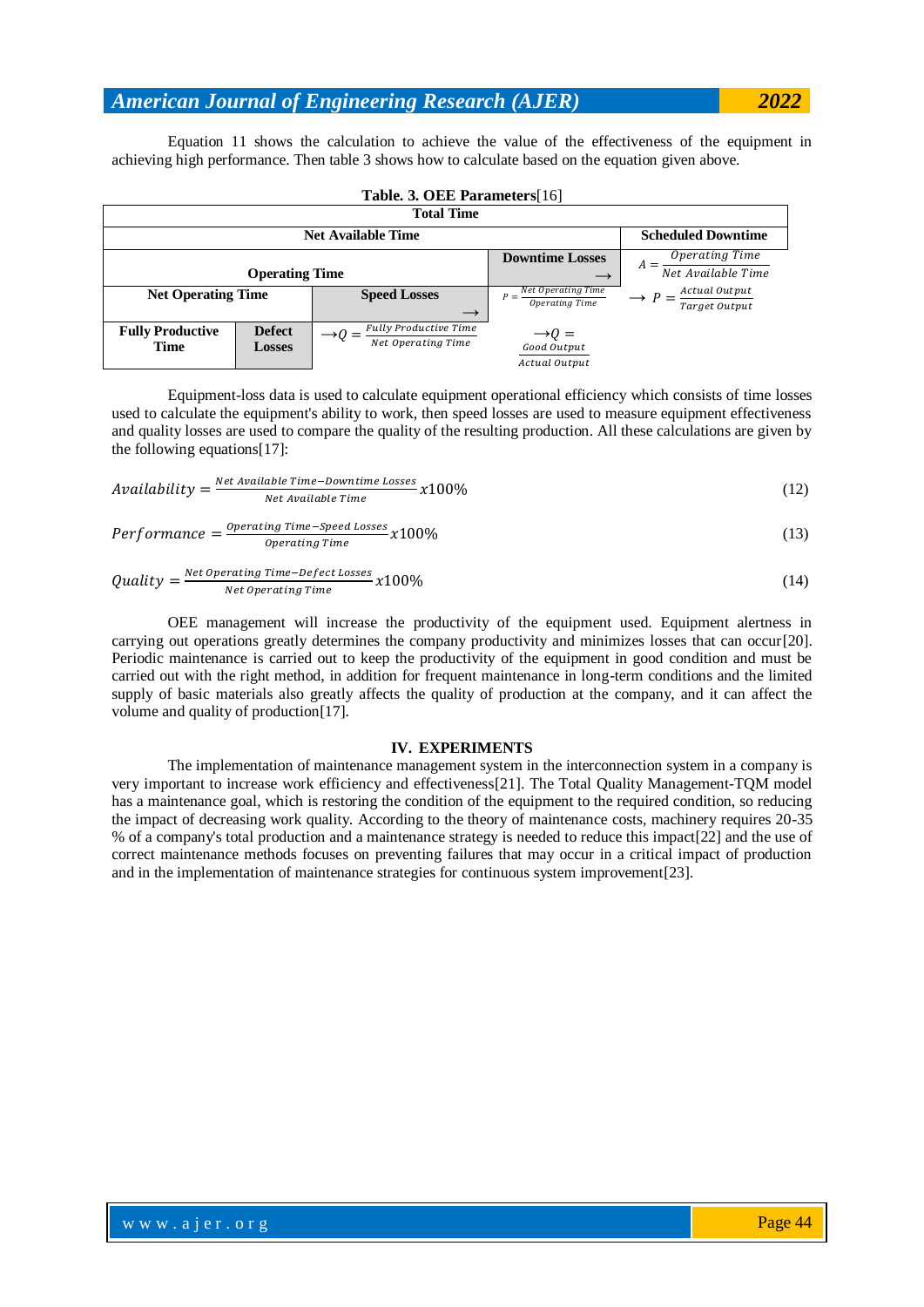

**Fig. 2. Maintenance strategies and tasks**[21]**.**

### **IV.1 Total Productive Maintenance Concept**

The Total Productive Maintenance (TPM) concept provides an overall maintenance model for machine tools, which have the task to prevent equipment failures in operation[24]. TPM method will pay attention to the technical condition of the equipment and provide a guarantee much longer and more efficient and the main action is to check the condition of the machine in good condition and working properly[25].

Implementation of the TPM strategy is more emphasized on understanding the concept of prevention that is carried out to prevent failures and production defects and losses. Understanding in the application of this concept must also be understood by all employees in a company that aims to help management to achieve the so-called three zeros, zero accident, zero damage and zero downtime.

### **IV.2 Equipment effectiveness assessment**

The overall effective analysis of the equipment is carried out to analyze three factors which include availability, machining capacity and work results and also the performance capabilities of each process have been determined[26]. Estimated analysis of the entire equipment has resulted in the OEE value in which the given equation consists of the comparison of the operating time (tr) and the normal time written on the implementation guide (tt).

$$
A = \frac{t_r}{t_t}
$$

(15)

Machine performance which shows the productivity of the work is calculated based on the productivity of the production in a company (p) multiplied by the time required in a production cycle (tc). And then the results are compared with the required operating hours (tr)[27].  $n * t$ 

$$
P = \frac{P_{t}^{*c}}{t_r}
$$

 $(16)$ 

Production-performance capacity can be decreased by non-dominant factors, such as minor damage to the machine or decreased performance function and also influenced by other non-technical factors, such as decrease in machine capability, excessive working time of employees, and many other factors. Those factors are measured by a good comparison of production results (pa), compared to the overall production (p), against the time required[27].

 $Q=\frac{p}{q}$  $\boldsymbol{v}$  $(17)$ 

The production-planning process which is not good results in waste and resulting losses for the company to repair non-conforming products, and other materials. Figure 3 shows the steps that need to be taken, such as controlling an effective and efficient production process and minimizing production damage, so it is necessary to adjust the total production time compared to the overall execution time and other losses that may occur.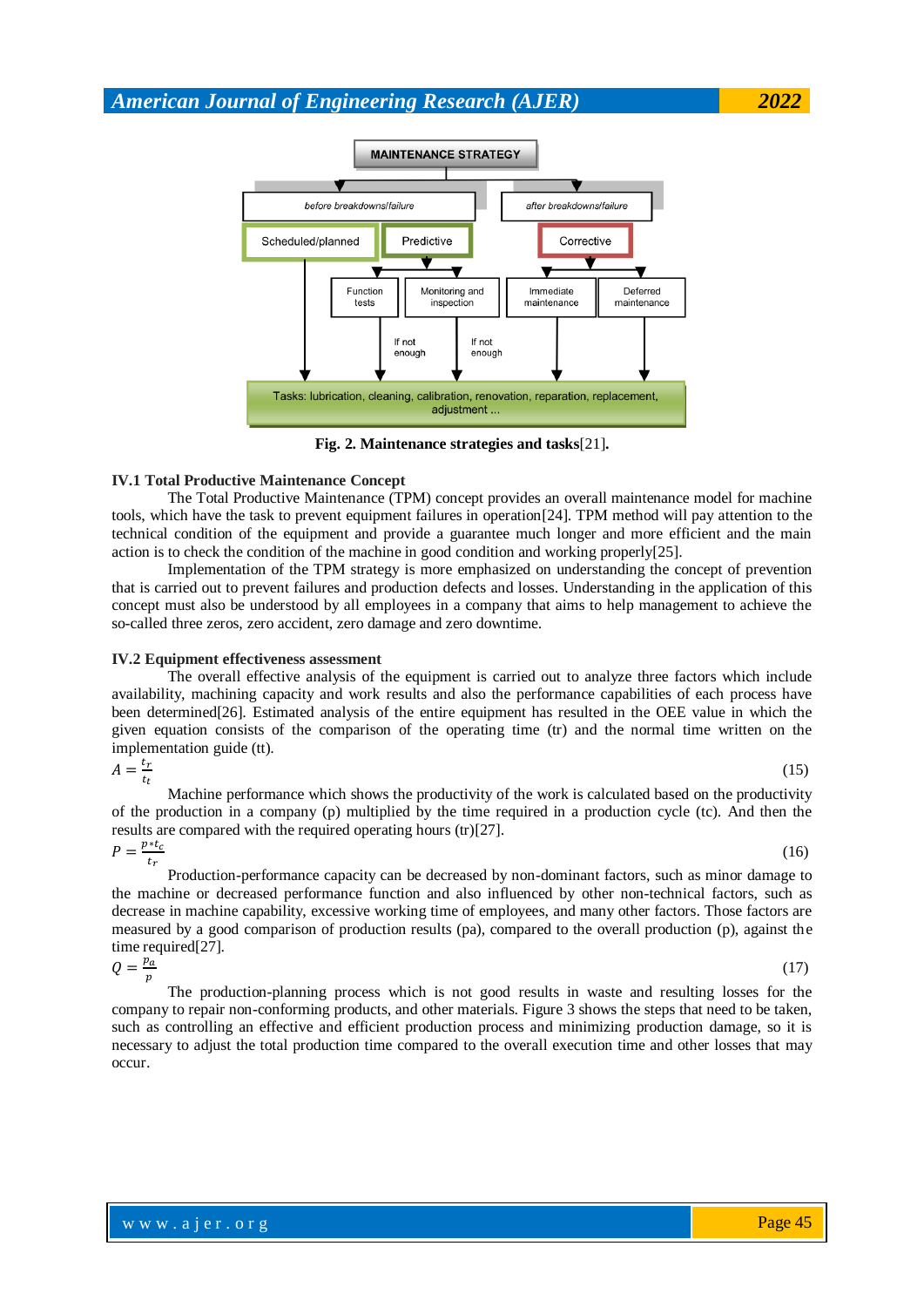|                          |                | planned production time |                 | planned<br>shutdown |                                    |
|--------------------------|----------------|-------------------------|-----------------|---------------------|------------------------------------|
|                          | operating time |                         | downtime losses |                     | breakdowns<br>set up and adjusting |
| net operating time       |                | speed losses            |                 |                     | minor stoppages<br>reduced speed   |
| fully<br>productive time | qualiy losses  |                         |                 |                     | defects<br>vield losses            |

**Fig. 3. Relationship between production time and losses**[27]**.**

### **IV.3 Research object using OEE method on Coal Handling System**

The research object is taking data on the coal crusher machine in the coal handling system in the steam power plant unit, Nagan Raya, Aceh province. Data processing uses the Overall Equipment Effectiveness (OEE) method and all data will be processed further.



**Fig. 4. Coal crusher unit on the coal handling system.**

|     | ———————                        |                             |  |  |  |
|-----|--------------------------------|-----------------------------|--|--|--|
| No. | <b>Technical Specification</b> |                             |  |  |  |
| 1.  | Model                          | HS2400                      |  |  |  |
| 2.  | Output                         | 300t/h                      |  |  |  |
| 3.  | Inlet coal granularity         | $< 70$ mm                   |  |  |  |
| 4.  | Outlet coal granularity        | $<$ 25 $mm$                 |  |  |  |
| 5.  | Type                           | Coiled Spring / Ring Hammer |  |  |  |
| 6.  | Motor                          | 200 KW YKK400-8             |  |  |  |
| 7.  | Coupling quality               | $350 \text{ kg}$            |  |  |  |
| 8.  | Motor quality                  | $2500 \text{ kg}$           |  |  |  |

### **Table. 4. Coal crusher parameters on the coal handling system**

### **V. RESULTS AND DISCUSSIONS**

Machine operating time (downtime) is time used during the operation of the production unit reduced by the required maintenance time that occurs suddenly while the machine is operating. The operating time of the coal crusher unit is 13-14 hours per day which is divided based on work shifts and is reduced by the time for machine repairs that occur. The coal crusher downtime data is given in the range of September to January (5 months) respectively:

| Table. 5. Coal crusher downtime data |                       |                            |  |  |  |
|--------------------------------------|-----------------------|----------------------------|--|--|--|
| Month                                | <b>Total Downtime</b> | Coal crusher working hours |  |  |  |
|                                      | (Hours)               | (Hours)                    |  |  |  |
| September                            |                       | $13 \times 30 = 343$       |  |  |  |
| October                              |                       | $13 \times 31 = 403$       |  |  |  |
| November                             |                       | $14 \times 30 = 434$       |  |  |  |
| December                             |                       | $13 \times 31 = 403$       |  |  |  |
| January                              |                       | $13 \times 31 = 403$       |  |  |  |

Scheduled maintenance time (planned downtime) is given to provide certainty of machine operating time, which is used to carry out a whole series of activities starting from the production process, maintenance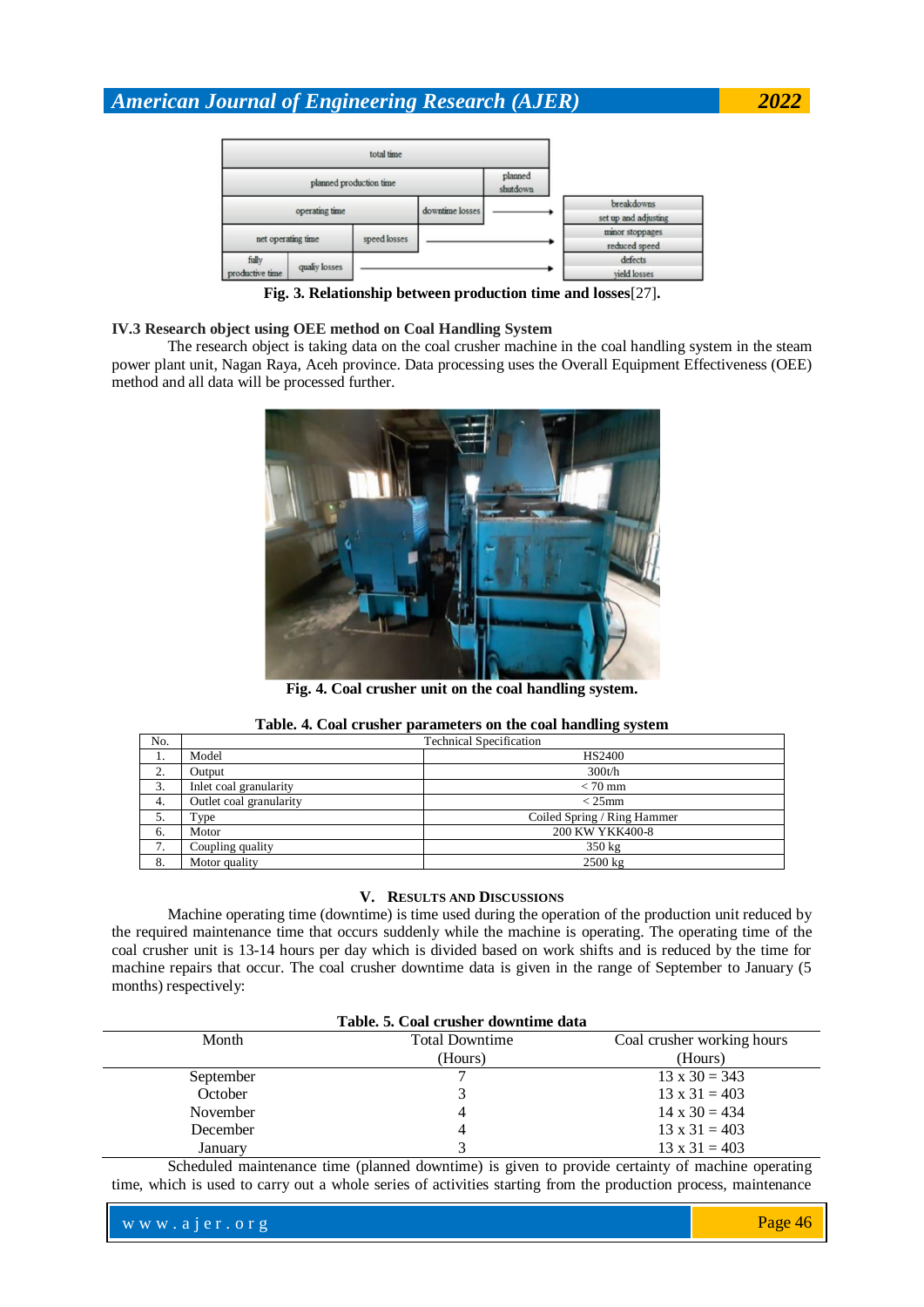plans and follow-up plans. Time data for planning activities of coal crusher machines in the period from September to January are given:

| Table. v. Coal et asher-planed downthine data |                        |  |  |  |
|-----------------------------------------------|------------------------|--|--|--|
| Month                                         | Total maintenance time |  |  |  |
|                                               | (Hours)                |  |  |  |
| September                                     | 10                     |  |  |  |
| October                                       |                        |  |  |  |
| November                                      | O                      |  |  |  |
| December                                      |                        |  |  |  |
| January                                       | −                      |  |  |  |
|                                               |                        |  |  |  |

|  | Table. 6. Coal crusher-planed downtime data |  |  |
|--|---------------------------------------------|--|--|
|--|---------------------------------------------|--|--|

One period of time to complete the entire production process that produces one type of product requires setting up time. Set-up time provides an estimation of the time required, from starting the machine to the end of the production process. For the coal crusher machine in the period from September to January, the following data are given:

| Table. 7. Coal crusher set-up time data |                   |  |  |  |
|-----------------------------------------|-------------------|--|--|--|
| Month                                   | Total Set-Up Time |  |  |  |
|                                         | (Hours)           |  |  |  |
| September                               |                   |  |  |  |
| October                                 | 8                 |  |  |  |
| November                                | 13                |  |  |  |
| December                                | ⇁                 |  |  |  |
| January                                 | h                 |  |  |  |

Data on the overall performance of the coal crusher that produces the steam power plant unit are determined by three factors, i.e total available time which is the time availability by the machinery unit to produce total production which is calculated in tons/hour, secondly, the total good product which is the total production in good and in accordance with the expected criteria and the total reject product which is the total number of rejected production due to non-compliance with predetermined specifications.

| <b>Table. 8. Coal Crusher Production Time</b> |                          |                          |                       |  |  |
|-----------------------------------------------|--------------------------|--------------------------|-----------------------|--|--|
| Month                                         | Time availability        | Good Product             | Reject product        |  |  |
|                                               | (Tons/Hour)              | (Tons)                   | (Tons)                |  |  |
| September                                     | $200 \times 343 = 68600$ | $198 \times 343 = 67914$ | $2 \times 343 = 686$  |  |  |
| October                                       | $195 \times 403 = 78585$ | $193 \times 403 = 77779$ | $2 \times 403 = 806$  |  |  |
| November                                      | $190 \times 434 = 82460$ | $189 \times 434 = 82026$ | $1 \times 434 = 434$  |  |  |
| December                                      | $200 \times 403 = 80600$ | $197 \times 403 = 79391$ | $3 \times 403 = 1209$ |  |  |
| January                                       | $189 \times 403 = 76167$ | $187 \times 403 = 75361$ | $2 \times 403 = 806$  |  |  |

### **V.1 Data processing results**

The operating time of the coal crusher machine is given by the calculation of the Availability rate value during the operation of the unit. The table and graph below provide the evaluability of the coal crusher availability rate during the operational period from September to January:

|           | Table. 9. Coal crusher Availability Rate |                  |          |                          |  |  |
|-----------|------------------------------------------|------------------|----------|--------------------------|--|--|
| Month     | Loading time                             | Operational time | Downtime | <b>Availability Rate</b> |  |  |
|           | (Hour)                                   | (Hour)           |          | (%)                      |  |  |
| September | 343                                      | 154              | 16       | 91.57                    |  |  |
| October   | 403                                      | 173              | 11       | 94.02                    |  |  |
| November  | 434                                      | 167              | 17       | 98.81                    |  |  |
| December  | 403                                      | 180              |          | 94.24                    |  |  |
| January   | 403                                      | 73               |          | 95.05                    |  |  |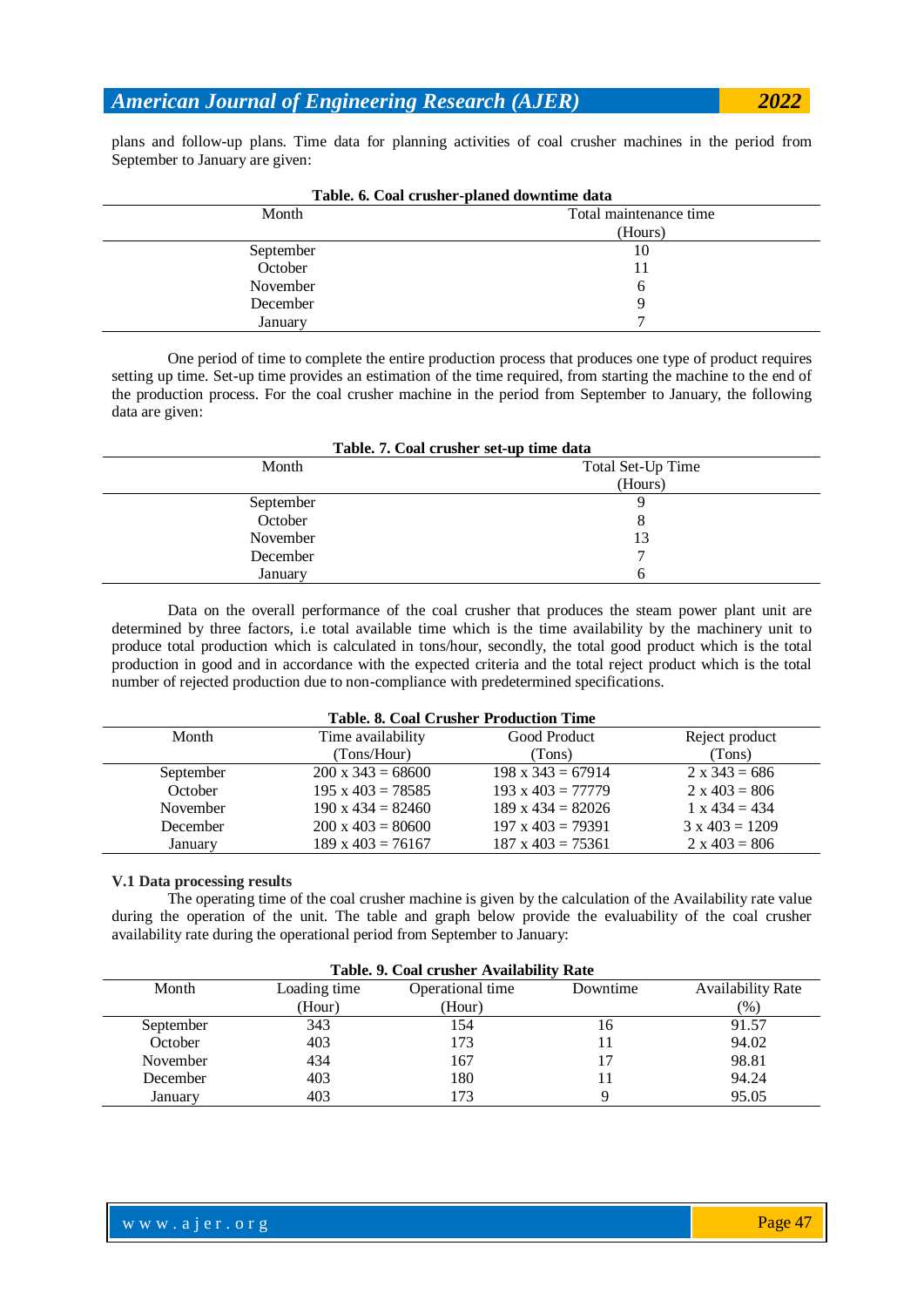| Table. 10. Coal Crusher Performance Efficiency |          |                  |             |             |  |
|------------------------------------------------|----------|------------------|-------------|-------------|--|
| Month                                          | Products | Operational time | Ideal cycle | Performance |  |
|                                                | (Ton)    | (Hour)           |             | $(\%)$      |  |
| September                                      | 68600    | 174              | 200         | 78          |  |
| October                                        | 78585    | 173              | 195         | 88          |  |
| November                                       | 82460    | 167              | 190         | 93          |  |
| December                                       | 80600    | 180              | 200         | 89          |  |
| January                                        | 76167    | 173              | 189         | 83          |  |

### **Table. 10. Coal Crusher Performance Efficiency**

### **Table. 11. Quality product rate value**

| $\sim$    |          |        |         |  |
|-----------|----------|--------|---------|--|
| Month     | Products | Reject | Ouality |  |
|           | Ton)     | (Ton)  | (% )    |  |
| September | 68600    | 686    | 99      |  |
| October   | 78585    | 806    | 98.97   |  |
| November  | 82460    | 434    | 99.4    |  |
| December  | 80600    | 1209   | 98.5    |  |
| January   | 76167    | 806    | 98.9    |  |
|           |          |        |         |  |

### **V.2 Overall Equipment Effectiveness (OEE) Calculation**

The Overall Equipment Effectiveness (OEE) value is carried out after calculating the values for the availability, performance and product quality produced by the coal crusher unit in a power plant. It is important to calculate the OEE value and determine the effectiveness of the operational coal crusher. The following data provides OEE values for September to January:

| Table. 12. Overall Equipment Effectiveness (OEE) Value |              |             |                 |            |
|--------------------------------------------------------|--------------|-------------|-----------------|------------|
| Month                                                  | Availability | Performance | Rate of Quality | <b>OEE</b> |
|                                                        | Rate         | Efficiency  | Product         | (% )       |
| September                                              | 91           | 78          | 99              | 70.2       |
| October                                                | 94           | 88          | 98.97           | 81.8       |
| November                                               | 98           | 93          | 99.4            | 90.5       |
| December                                               | 94           | 89          | 98.5            | 82.4       |
| January                                                | 95           | 83          | 98.9            | 779        |



**Fig. 5. The Overall Equipment Effectiveness (OEE) Coal Crusher Diagram.**

### **V.3 The Overall Equipment Effectiveness (OEE) Six Big Losses Analysis**

Calculation and Analysis from OEE show Six Big Losses in the production process of a coal crusher unit in a power generation system. The further analysis is carried out on the Six Big Losses so that follow-up planning will be carried out for improvement and optimization.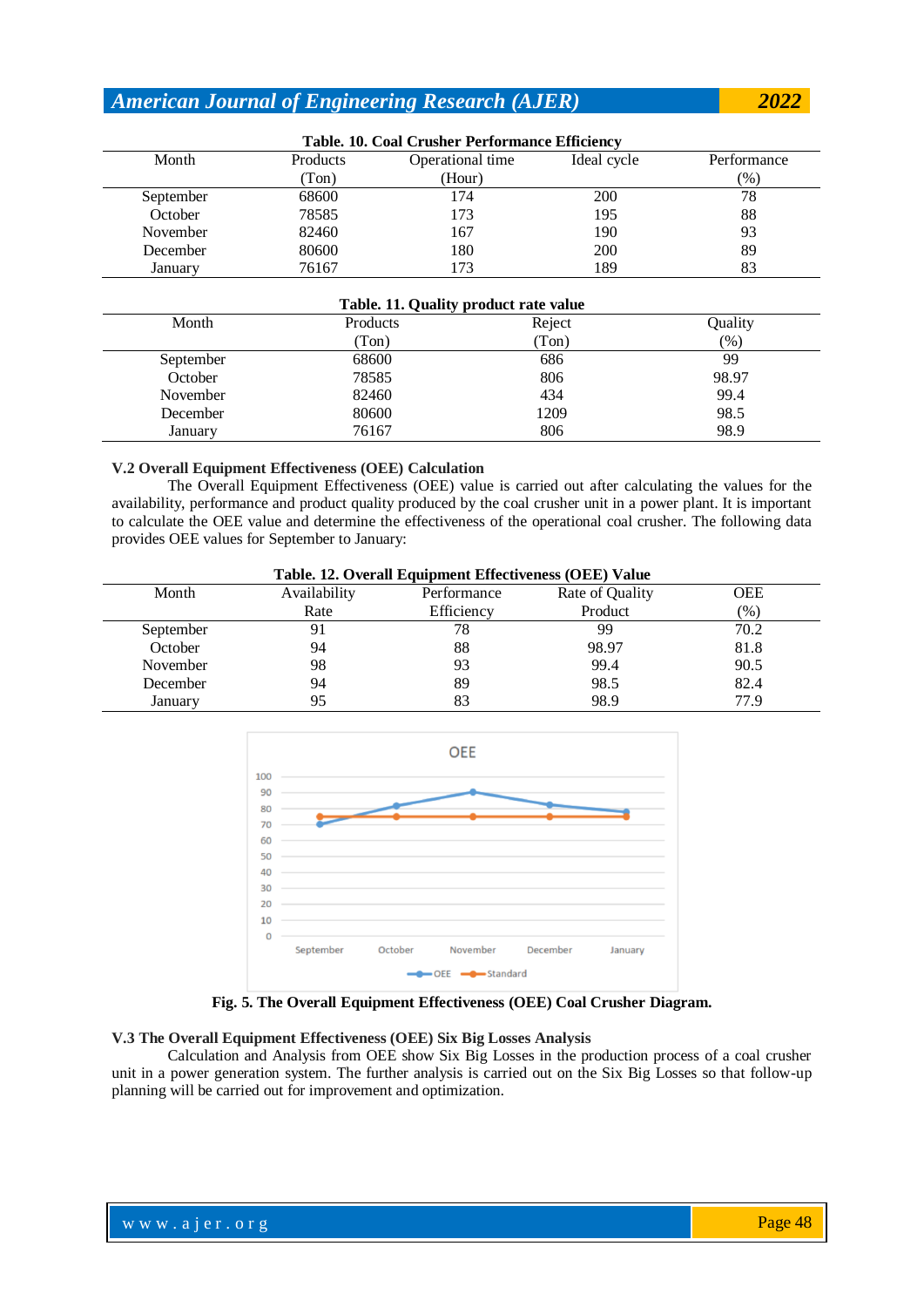| Table. 13. Six Big Losses-Coal Crusher Factor |                  |               |                  |              |        |             |
|-----------------------------------------------|------------------|---------------|------------------|--------------|--------|-------------|
| Month                                         | <b>Breakdown</b> | Setup and     | Idling and       | Reduced      | Rework | Yield/Scrap |
|                                               | Losses $(\% )$   | Adjustment    | Minor            | Speed losses | Loss   | Loss        |
|                                               |                  | Losses $(\%)$ | <b>Stoppages</b> | $(\%)$       | (RL)   |             |
|                                               |                  |               | losses $(\%)$    |              |        |             |
| September                                     |                  |               | 0.020            | 0.46         | 0      | 7.58        |
| October                                       |                  | 8             | 0.017            | 0.39         | 0      | 11.61       |
| November                                      | 4                | 13            | 0.009            | 0.40         |        | 5.25        |
| December                                      | 4                |               | 0.009            | 0.41         | 0.2    | 4.46        |
| January                                       |                  | 6             | 0.007            | 0.39         | 0      | 3.28        |
| Total                                         | 21               | 43            | 0.062            | 2.05         | 12     | 32.12       |

| Table. 14. Cumulative Percentage of Six Big Losses Coal Crusher |                                   |                   |            |  |
|-----------------------------------------------------------------|-----------------------------------|-------------------|------------|--|
|                                                                 |                                   | <b>Total Time</b> | Percentage |  |
| N <sub>0</sub>                                                  | Six Big Losses                    | Losess            | (% )       |  |
|                                                                 |                                   | (Hour)            |            |  |
|                                                                 | <b>Breakdown Losses</b>           | 21                | 4.2        |  |
| ◠                                                               | Setup and Adjustment Losses       | 43                | 8.6        |  |
| 3                                                               | Idling and Minor Stoppages losses | 21                | 4.2        |  |
| 4                                                               | Reduced Speed losess              | 2.05              | 0.41       |  |
|                                                                 | Rework Loss (RL)                  |                   | 2.2        |  |
|                                                                 | Yield/Scrap Loss                  | 32.12             | 6.4        |  |
|                                                                 | Total                             | 130.17            |            |  |



**Fig. 6. Six Big Losses Coal crusher percentage chart.**

From the analysis of Six Big Losses data, there is the highest percentage occurred in the setup and adjustment losses section at 43%, this happened because during the production process there was a sudden engine blackout, and then the smallest percentage value of Six Big Losses is 2% that occur in the reduced speed losses having little effect on the performance of machinery.

### **VI. CONCLUSION**

Overall equipment effectiveness (OEE) data shows values for three components, namely Availability Rate, Performance Efficiency and Rate of Quality Product. The highest OEE value occurred in November is 90.5%, and the highest average value of the Rate of Quality Product is 99.4. The smallest OEE value occurred in September is 70.2%, occurred at the highest Rate of the Quality Product value of 99.

The data on the cumulative percentage of six big losses conclude that the highest production loss time occurs in setup and adjustment losses, which is 43 hours, with a ratio of 8.6 percent and the smallest production loss value is 2.05 hours on reduced speed losses or 0.41 percent.

All the provided data concludes that there is a loss of production in some parts of the process that caused production process to occur. This process loss occurs due to a sudden stop in machining problems caused by many factors or six big losses factors. And there are some insignificant reductions in machinery production capacity which have no impact on the production process.